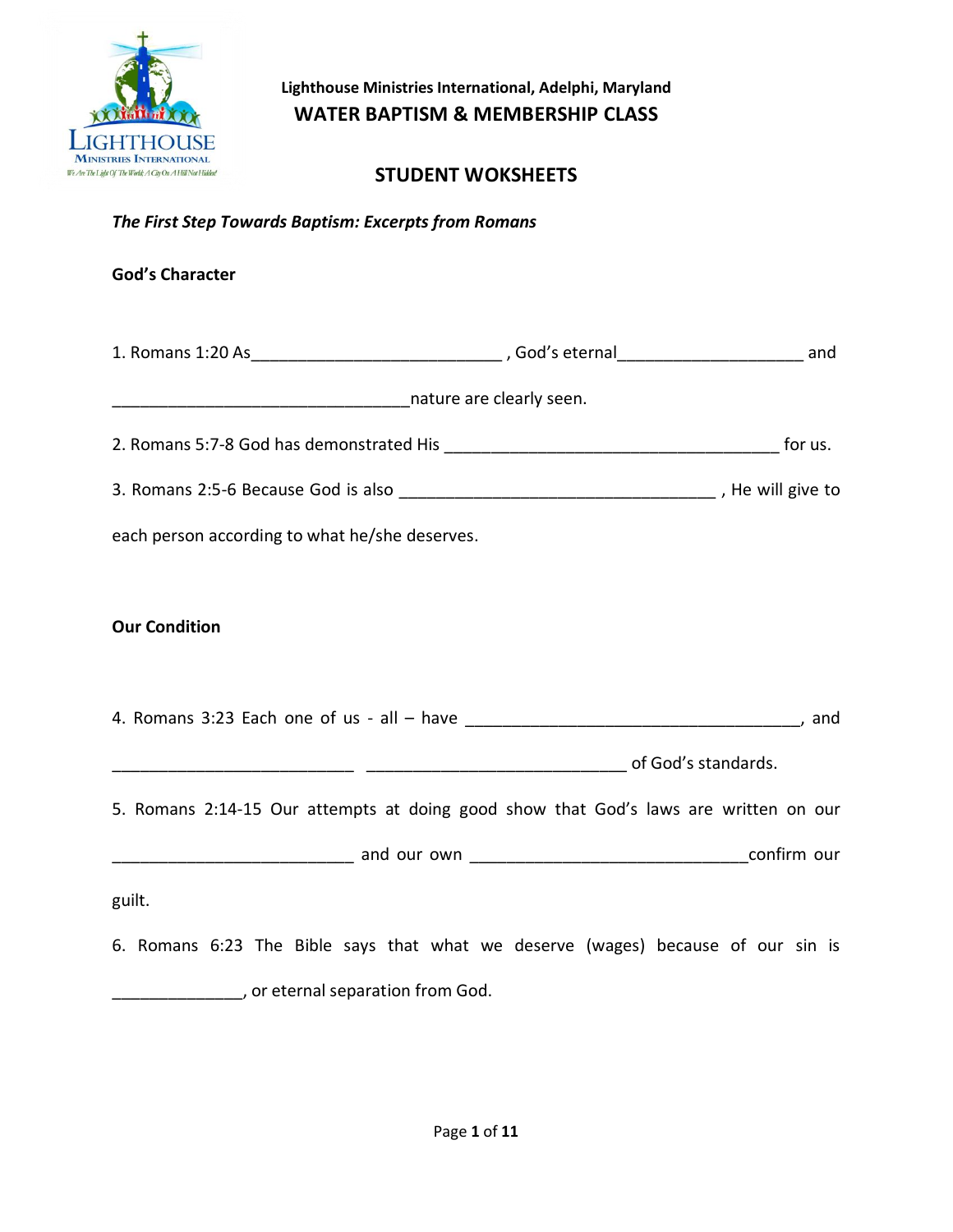

# **STUDENT WOKSHEETS**

| so that God's righteous requirements would be _________________________________ met on our                |  |
|-----------------------------------------------------------------------------------------------------------|--|
| behalf.                                                                                                   |  |
|                                                                                                           |  |
| is all the more remarkable because while we were still in the more remarkable because while we were still |  |
|                                                                                                           |  |
|                                                                                                           |  |
| <b>Personal Application</b>                                                                               |  |
| 9. Romans 5:1-2 We become justified - i.e., made just as if we never sinned - through                     |  |
|                                                                                                           |  |
|                                                                                                           |  |
| 10. Romans 12:1-2 Biblical faith is a heartfelt, thankful response (an offering of ourselves as a         |  |
|                                                                                                           |  |
| place (in view of God's __________________________________- not getting what we deserve)that              |  |
|                                                                                                           |  |
| Luke 14:25-33]                                                                                            |  |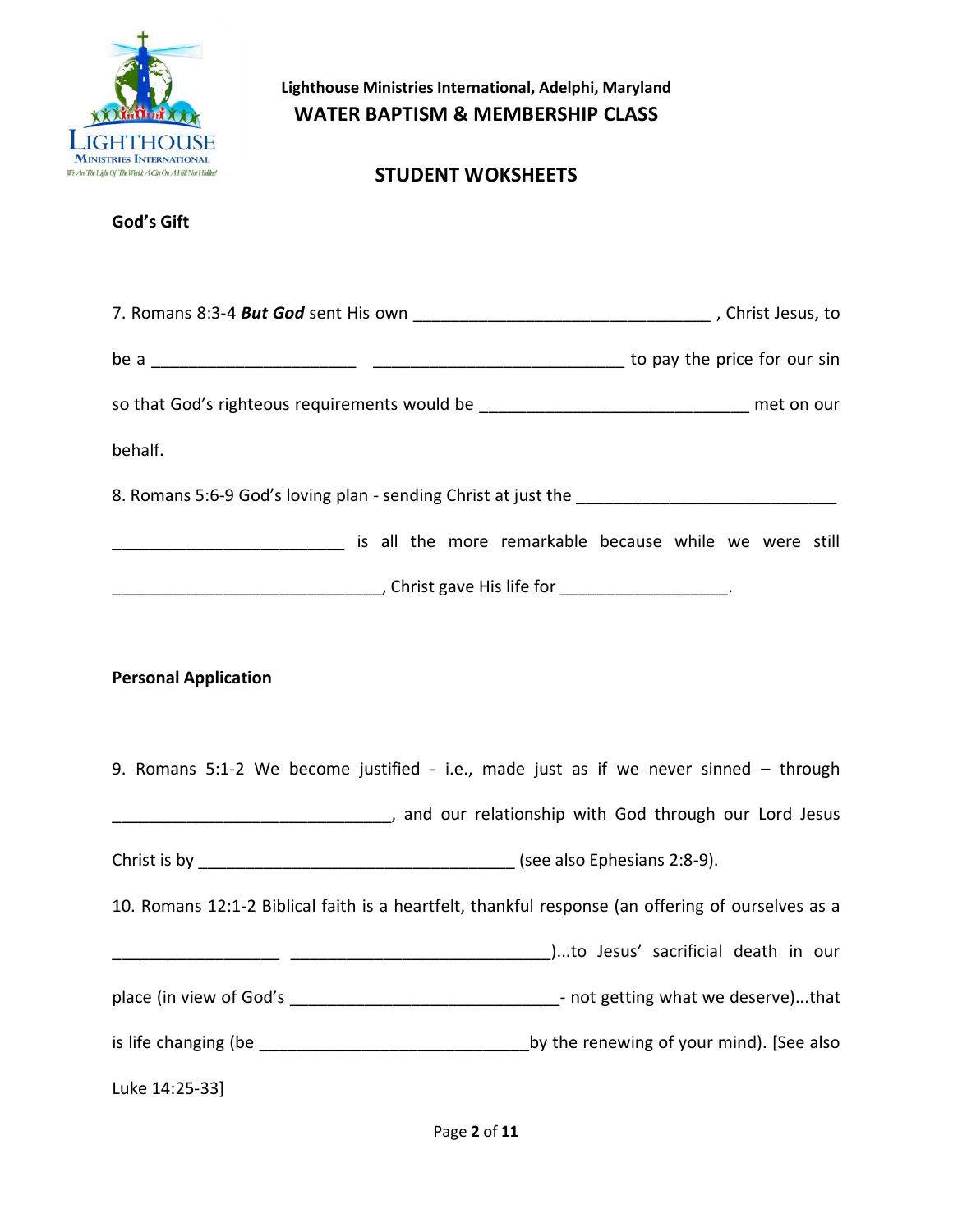

## **STUDENT WOKSHEETS**

Visual 1

1. Romans 10:9



Visual 2



Page **3** of **11**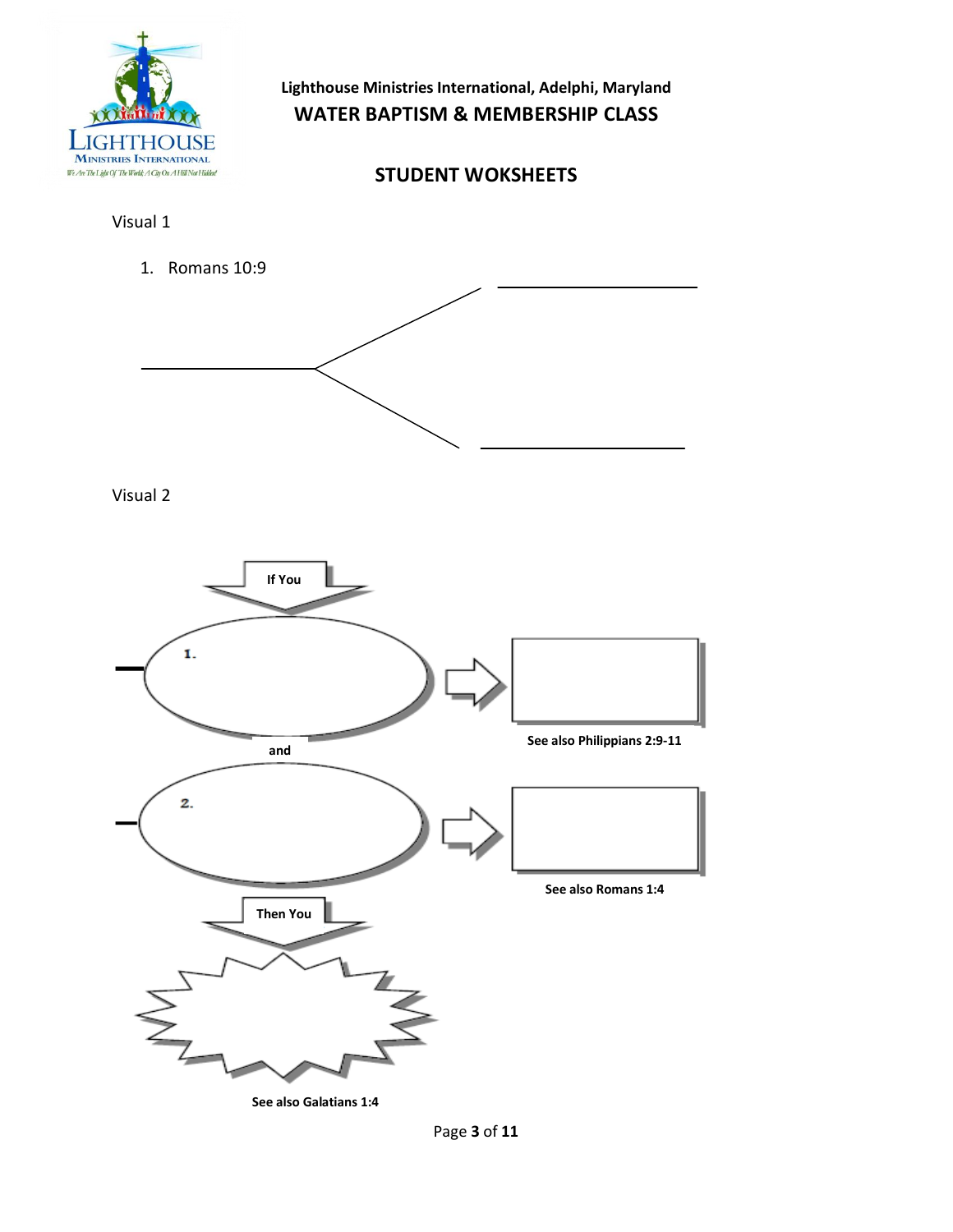

**New Life in Christ**

**Lighthouse Ministries International, Adelphi, Maryland WATER BAPTISM & MEMBERSHIP CLASS**

### **STUDENT WOKSHEETS**

| to God. As God (not sin) reigns in our hearts, He calls us to menter-                             |                  |  |
|---------------------------------------------------------------------------------------------------|------------------|--|
|                                                                                                   |                  |  |
|                                                                                                   | form             |  |
| ____________________________body, and are expected to use our individual gifts in serving others. |                  |  |
|                                                                                                   |                  |  |
| have the promise of eternal life with Him as                                                      | heirs of God and |  |
|                                                                                                   |                  |  |
|                                                                                                   |                  |  |
| <b>The Change Summarized</b>                                                                      |                  |  |
| 15. 2 Corinthians 5:17 The __________________________ has gone, the ______________________has     |                  |  |
| come.                                                                                             |                  |  |
|                                                                                                   |                  |  |
|                                                                                                   |                  |  |
|                                                                                                   |                  |  |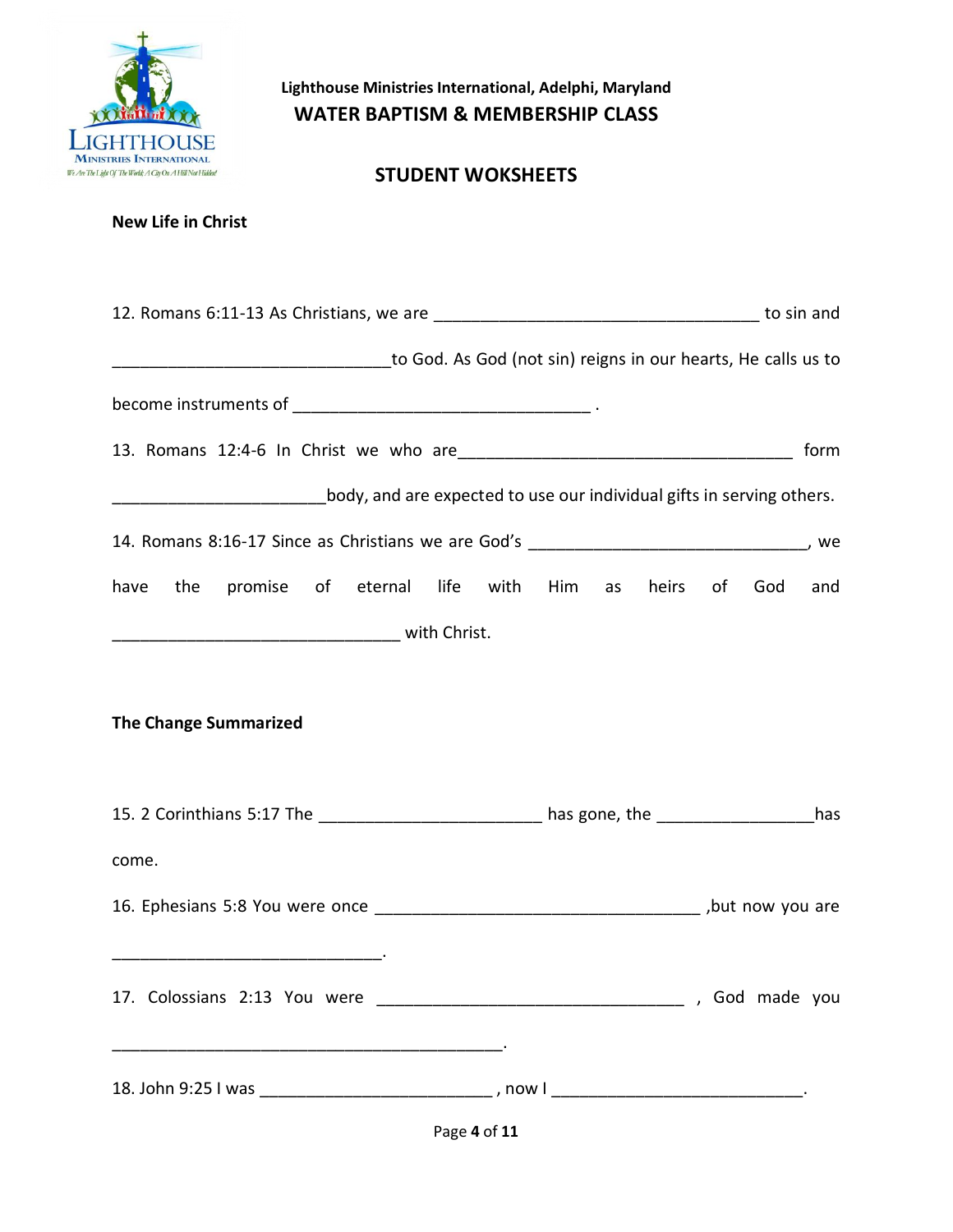

#### **STUDENT WOKSHEETS**

#### **The Biblical Basis for Baptism**

#### *I. Background*

The New Testament records for us two ordinances instituted by Jesus Christ Himself – The Lord's Supper and Baptism. The significance of these ordinances is emphasized by the fact that they are each clear command to the church, and therefore, apply to all who believe. Each ordinance has a material element: in Communion, bread and wine; in Baptism, water. In each ordinance, the material element distinguishes it from its spiritual reality - the material element of each points to a spiritual reality, distinct from and more significant that itself.

| As material signs they are      |  |  |  | and |
|---------------------------------|--|--|--|-----|
|                                 |  |  |  |     |
| As spiritual realities they are |  |  |  | and |

#### *II. Baptism in the New Testament*

\_\_\_\_\_\_\_\_\_\_\_\_\_\_\_\_\_\_\_\_\_\_\_\_\_.

A. John the Baptist - a tangible link between the Old and New Testaments (Isaiah 40:3-5; Malachi 3:1; Matthew 11:7-14).John proclaimed a baptism of repentance, and baptized upon one's profession of\_\_\_\_\_\_\_\_\_\_\_\_\_\_\_\_ (Matthew 3:1-12; Mark 1:2-5; Luke 3:3-8; John 1:29-31). B. The Lord Jesus Christ submitted Himself to baptism (Matthew 3:13-17; Mark 1:9-11; Luke 3:21-22; John 1:32-34). Why did Jesus come to be baptized? To fulfill the righteous requirements of God (Matthew 3:15).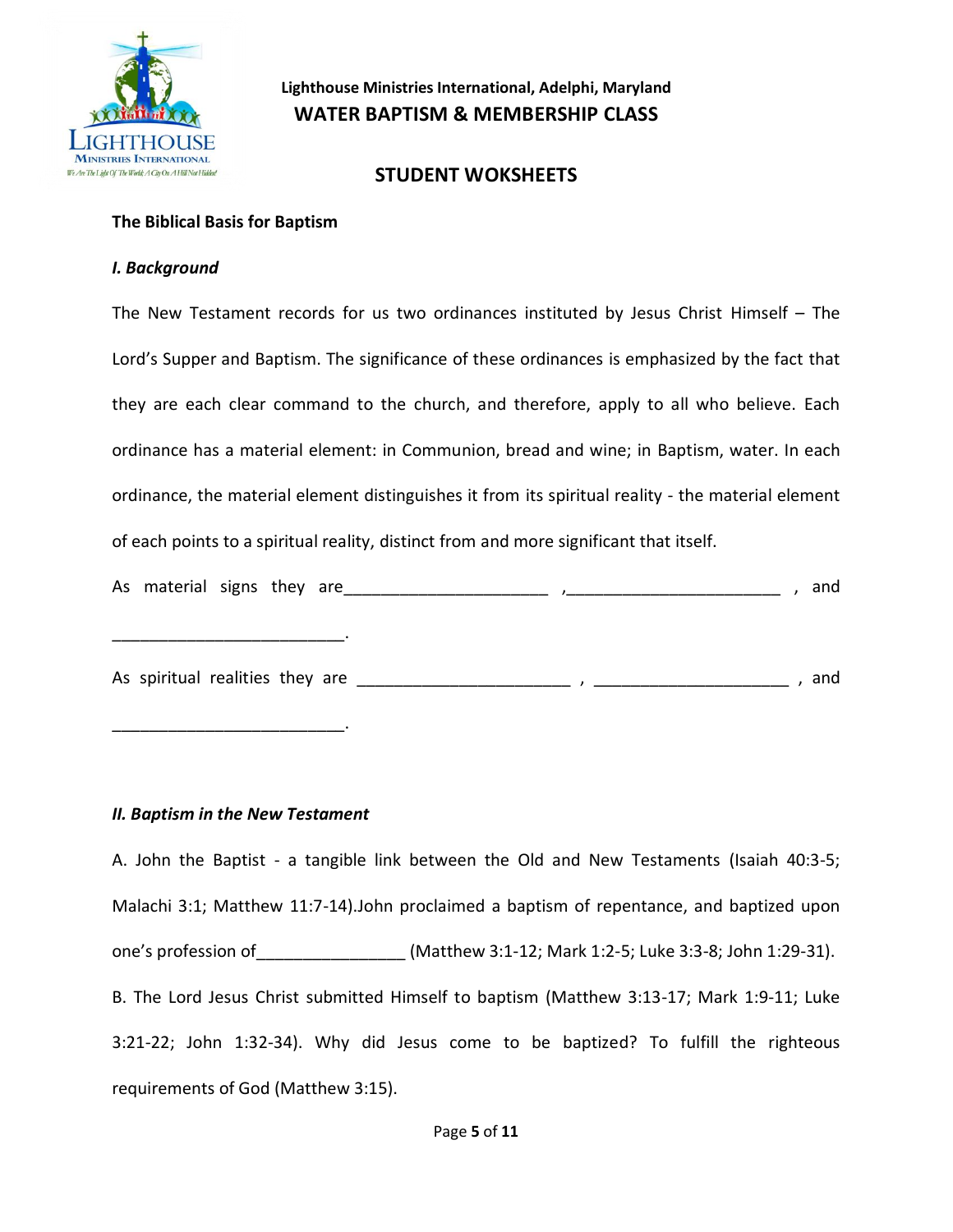

### **STUDENT WOKSHEETS**

It was an act of:

|                                                        | 1. ____________________________- - As Messiah with the people He came to deliver.                       |  |
|--------------------------------------------------------|---------------------------------------------------------------------------------------------------------|--|
|                                                        | 2. _________________________________ - A public statement of His dedication to fully do the will of His |  |
|                                                        | Father. Also, as a foreshadowing of His death and resurrection which would make salvation               |  |
| possible.                                              |                                                                                                         |  |
|                                                        | C. Jesus authorized His disciples to start baptizing (John 3:22-26). This baptism was a baptism of      |  |
| repentance and faith in Christ Himself (John 3:28-36). |                                                                                                         |  |
|                                                        | D. Jesus Himself did not baptize (John 4:1-2). Why? If Jesus had baptized, it may have directed         |  |
|                                                        |                                                                                                         |  |
| baptizing.                                             |                                                                                                         |  |
|                                                        | E. Christ commanded the church to baptize (Matthew 28:18-20). This was an ______________                |  |
|                                                        |                                                                                                         |  |
|                                                        | faith in Christ are themselves to be the recipients of baptism.                                         |  |
|                                                        | F. The pattern of the New Testament Church. Acts 2:37-41; 8:12; 8:30-38; 16:13-15; 16:29-34;            |  |
| 18:8; 9:18-19.                                         |                                                                                                         |  |
|                                                        | The consistent practice of the early Church was that as people heard the Word preached, they            |  |
|                                                        | responded in faith, they confessed that belief publicly by being baptized, and became part of           |  |
|                                                        | the life of the local body of believers. If we would obey our Lord and conform out practice to          |  |

the New Testament pattern, we must do the same.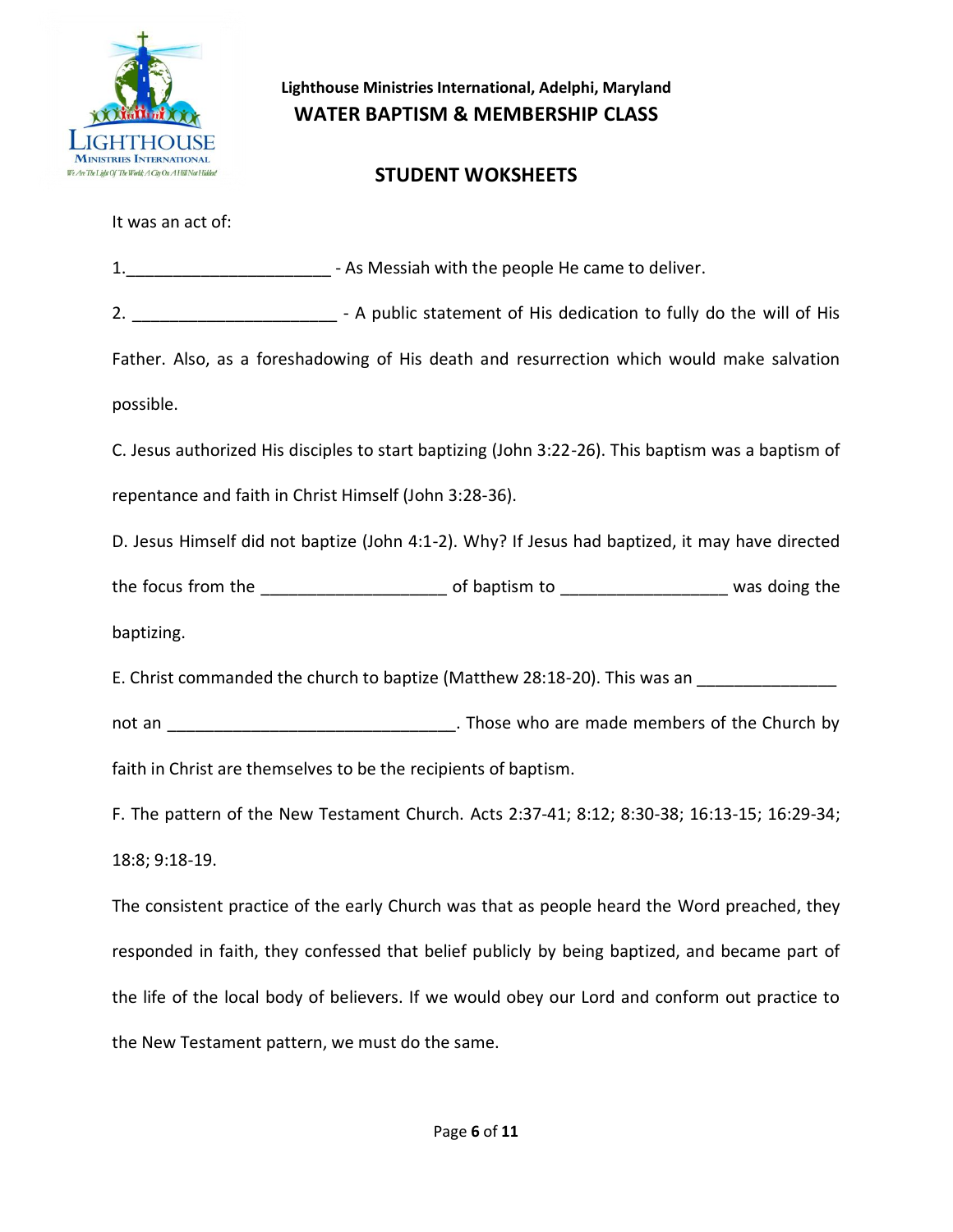

#### **STUDENT WOKSHEETS**

#### *III. What does baptism mean?*

We might first say what it does NOT mean. IT IS NOT WASHING AWAY OF SINS. Sin cannot be washed away by water; rather, "the blood of Jesus purifies us from all sin" (1 John 1:7). NOR IS BAPTISM THE MEANS OF BECOMING A Christian. The only way we do so is by grace through faith in the work of Christ alone (Ephesians 2:8-9; Titus 3:4-7), not by having a ritual performed upon us. So, what does baptism mean? Four things:

|                                             |                                                                                                | in Christ (Act 2:38, 41). |
|---------------------------------------------|------------------------------------------------------------------------------------------------|---------------------------|
|                                             |                                                                                                |                           |
|                                             |                                                                                                |                           |
|                                             | already worked in a believers heart. Significantly, baptism always follows upon the personal   |                           |
|                                             | confession of one's faith. This explains why we do not practice infant baptism, as a tiny baby |                           |
| cannot have placed his/her faith in Christ. |                                                                                                |                           |

B. An expression of our expression of our expression of the set of the set of the set of the set of the set of the set of the set of the set of the set of the set of the set of the set of the set of the set of the set of t Baptism illustrates our spiritual union and identification with the death and resurrection of the Lord Jesus Christ; that we are to consider ourselves dead to sin and alive to God. Being immersed in water symbolizes having died to our sin; and being raised out of the water that we have been raised to a brand new life in Christ. Again: salvation is NOT CONVEYED in baptism; it simply illustrates that spiritual transaction which has already taken place.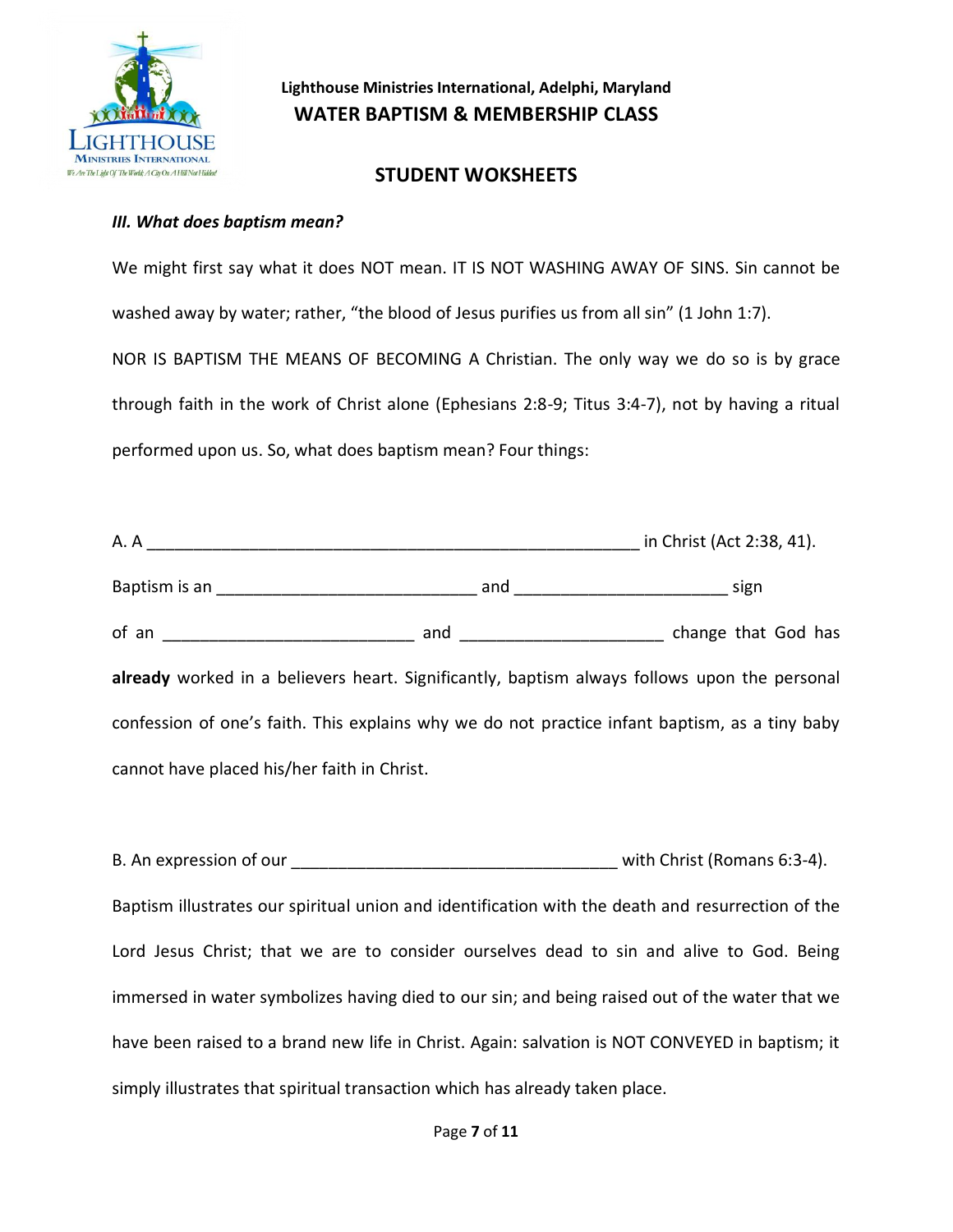

### **STUDENT WOKSHEETS**

C. An indication of our \_\_\_\_\_\_\_\_\_\_\_\_\_\_\_\_\_\_\_\_\_\_\_\_\_\_\_ to Christ.

Being baptized is an act of obedience to His commands and submission to His Lordship. Jesus

always qualified a true love for Him by a willingness to obey what He said (Luke 6:46-49; John

14:15, 23-24; 1 John 5:2-3).

D. A look forward to our \_\_\_\_\_\_\_\_\_\_\_\_\_\_\_\_\_\_\_\_\_\_\_\_\_\_\_\_\_\_\_\_\_\_\_with Christ.

In baptism, a person says, "I'm going somewhere." The believer has an ultimate hope of being

\_\_\_\_\_\_\_\_\_\_\_\_\_\_\_\_\_\_\_\_\_\_\_\_\_\_\_\_\_\_\_\_\_\_\_\_\_\_\_\_\_\_\_\_\_\_\_\_\_\_\_\_\_\_\_\_\_\_\_\_\_\_\_\_\_\_\_\_\_\_\_\_\_\_\_\_\_

\_\_\_\_\_\_\_\_\_\_\_\_\_\_\_\_\_\_\_\_\_\_\_\_\_\_\_\_\_\_\_\_\_\_\_\_\_\_\_\_\_\_\_\_\_\_\_\_\_\_\_\_\_\_\_\_\_\_\_\_\_\_\_\_\_\_\_\_\_\_\_\_\_\_\_\_\_\_

\_\_\_\_\_\_\_\_\_\_\_\_\_\_\_\_\_\_\_\_\_\_\_\_\_\_\_\_\_\_\_\_\_\_\_\_\_\_\_\_\_\_\_\_\_\_\_\_\_\_\_\_\_\_\_\_\_\_\_\_\_\_\_\_\_\_\_\_\_\_\_\_\_\_\_\_\_\_

\_\_\_\_\_\_\_\_\_\_\_\_\_\_\_\_\_\_\_\_\_\_\_\_\_\_\_\_\_\_\_\_\_\_\_\_\_\_\_\_\_\_\_\_\_\_\_\_\_\_\_\_\_\_\_\_\_\_\_\_\_\_\_\_\_\_\_\_\_\_\_\_\_\_\_\_\_

\_\_\_\_\_\_\_\_\_\_\_\_\_\_\_\_\_\_\_\_\_\_\_\_\_\_\_\_\_\_\_\_\_\_\_\_\_\_\_\_\_\_\_\_\_\_\_\_\_\_\_\_\_\_\_\_\_\_\_\_\_\_\_\_\_\_\_\_\_\_\_\_\_\_\_\_\_\_

\_\_\_\_\_\_\_\_\_\_\_\_\_\_\_\_\_\_\_\_\_\_\_\_\_\_\_\_\_\_\_\_\_\_\_\_\_\_\_\_\_\_\_\_\_\_\_\_\_\_\_\_\_\_\_\_\_\_\_\_\_\_\_\_\_\_\_\_\_\_\_\_\_\_\_\_\_\_

with Christ (Philippians 3:13-14; Hebrews 12:1-2; 1 John 3:2-3).

## *Questions for personal further study and/or discussion. Questions can be answered on a separate sheet of paper.*

1. What is the relationship between the concept of circumcision and baptism?

2. What two elements make up church-age baptism?

3. What passage(s) help explain that water baptism is essential?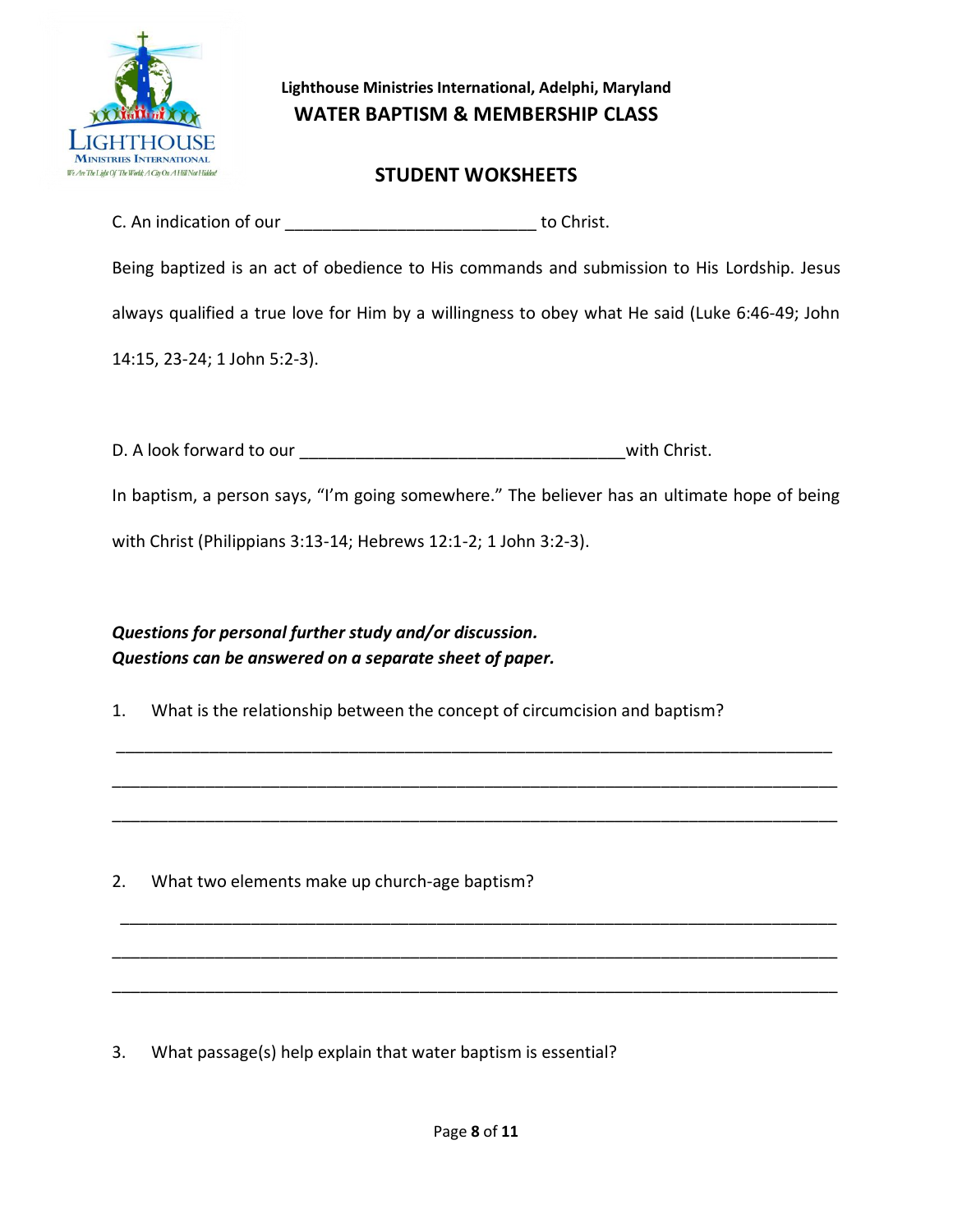

# **STUDENT WOKSHEETS**

4. What is the baptism of fire and what scripture explains it?

5. What was Paul instructed to do in relationship to his sins?

6. In relationship to baptisms, what took place in Acts 19:1-5?

7. How and when were the Israelites baptized?

**Explain Romans 6:4** 8.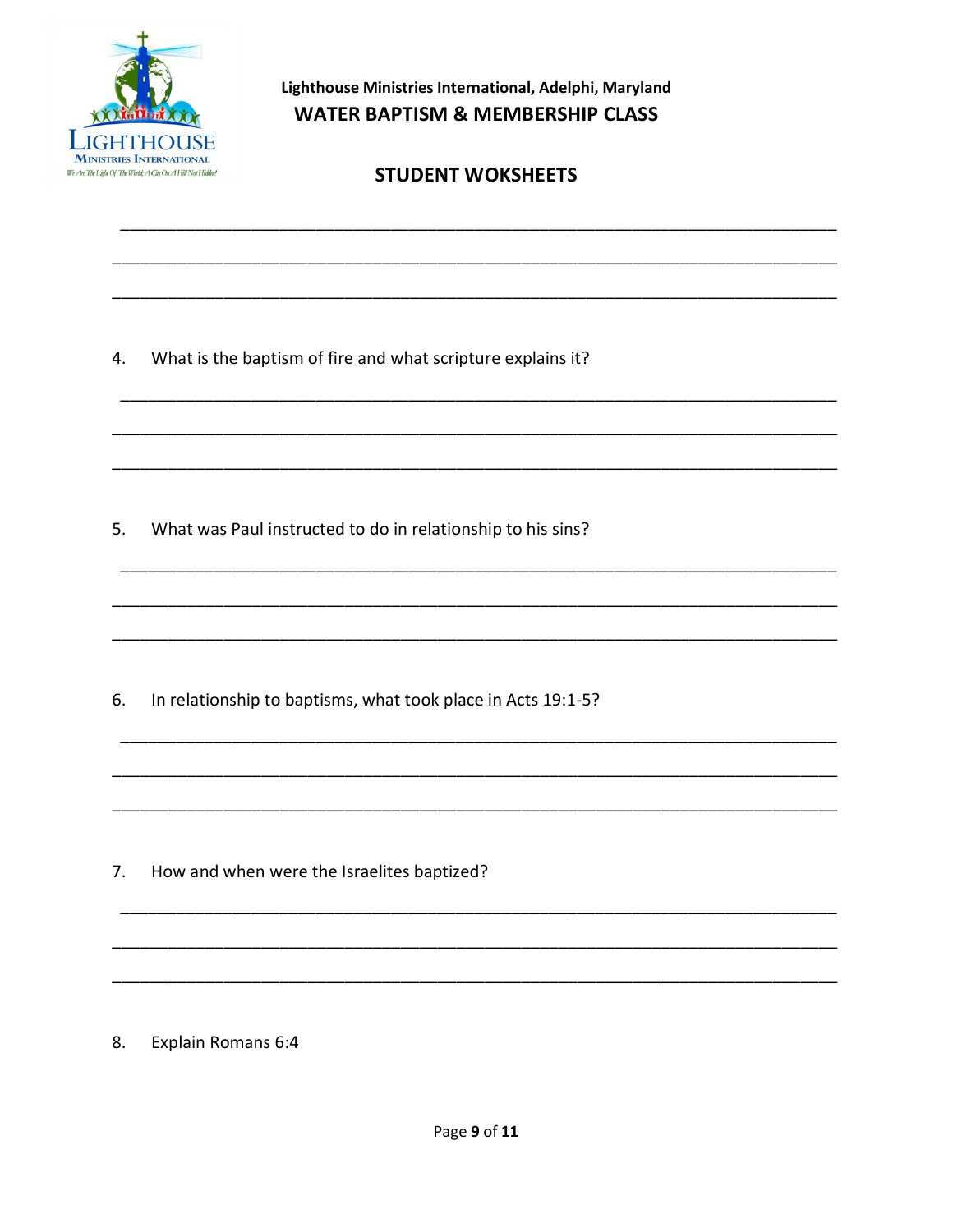

# **STUDENT WOKSHEETS**

\_\_\_\_\_\_\_\_\_\_\_\_\_\_\_\_\_\_\_\_\_\_\_\_\_\_\_\_\_\_\_\_\_\_\_\_\_\_\_\_\_\_\_\_\_\_\_\_\_\_\_\_\_\_\_\_\_\_\_\_\_\_\_\_\_\_\_\_\_\_\_\_\_\_\_\_\_

\_\_\_\_\_\_\_\_\_\_\_\_\_\_\_\_\_\_\_\_\_\_\_\_\_\_\_\_\_\_\_\_\_\_\_\_\_\_\_\_\_\_\_\_\_\_\_\_\_\_\_\_\_\_\_\_\_\_\_\_\_\_\_\_\_\_\_\_\_\_\_\_\_\_\_\_\_\_

\_\_\_\_\_\_\_\_\_\_\_\_\_\_\_\_\_\_\_\_\_\_\_\_\_\_\_\_\_\_\_\_\_\_\_\_\_\_\_\_\_\_\_\_\_\_\_\_\_\_\_\_\_\_\_\_\_\_\_\_\_\_\_\_\_\_\_\_\_\_\_\_\_\_\_\_\_\_

\_\_\_\_\_\_\_\_\_\_\_\_\_\_\_\_\_\_\_\_\_\_\_\_\_\_\_\_\_\_\_\_\_\_\_\_\_\_\_\_\_\_\_\_\_\_\_\_\_\_\_\_\_\_\_\_\_\_\_\_\_\_\_\_\_\_\_\_\_\_\_\_\_\_\_\_\_

\_\_\_\_\_\_\_\_\_\_\_\_\_\_\_\_\_\_\_\_\_\_\_\_\_\_\_\_\_\_\_\_\_\_\_\_\_\_\_\_\_\_\_\_\_\_\_\_\_\_\_\_\_\_\_\_\_\_\_\_\_\_\_\_\_\_\_\_\_\_\_\_\_\_\_\_\_\_

\_\_\_\_\_\_\_\_\_\_\_\_\_\_\_\_\_\_\_\_\_\_\_\_\_\_\_\_\_\_\_\_\_\_\_\_\_\_\_\_\_\_\_\_\_\_\_\_\_\_\_\_\_\_\_\_\_\_\_\_\_\_\_\_\_\_\_\_\_\_\_\_\_\_\_\_\_\_

9. Explain 1 Peter 3:20-21

10. Bonus Question: Explain the atoning and remission of sin process between the Old and New Testament. In other words what methods were used to atone remit sins and how do they correlate.